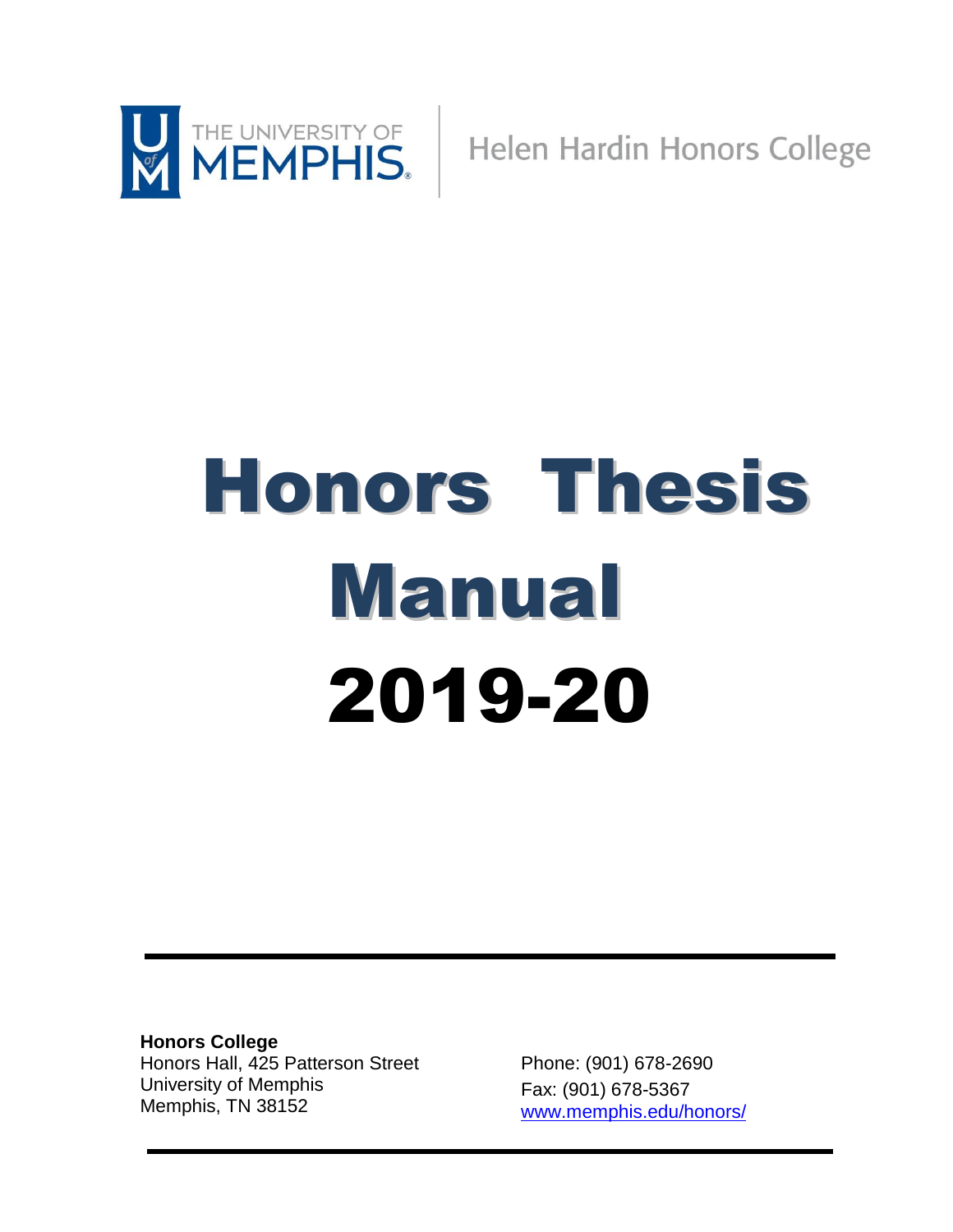|                                                | Page |
|------------------------------------------------|------|
| Introduction                                   | 3    |
| Advantages of an Honors Thesis                 | 3    |
| <b>Types of Thesis Projects</b>                | 3    |
| Timeline for the Honors Thesis                 | 4    |
| Your Thesis Committee                          | 4    |
| Selecting a Thesis Topic                       | 5    |
| <b>Application for Honors Thesis</b>           | 6    |
| Registration for the Thesis Course             | 6    |
| Parts of the Thesis                            | 6    |
| <b>Manuscript Guidelines</b>                   | 7    |
| <b>Final Submission Process</b>                | 11   |
| Appendix 1: Application for Honors Thesis Form | 14   |
| Appendix 2: Sample Pages                       | 15   |
| Appendix 3: Thesis Checklist                   | 16   |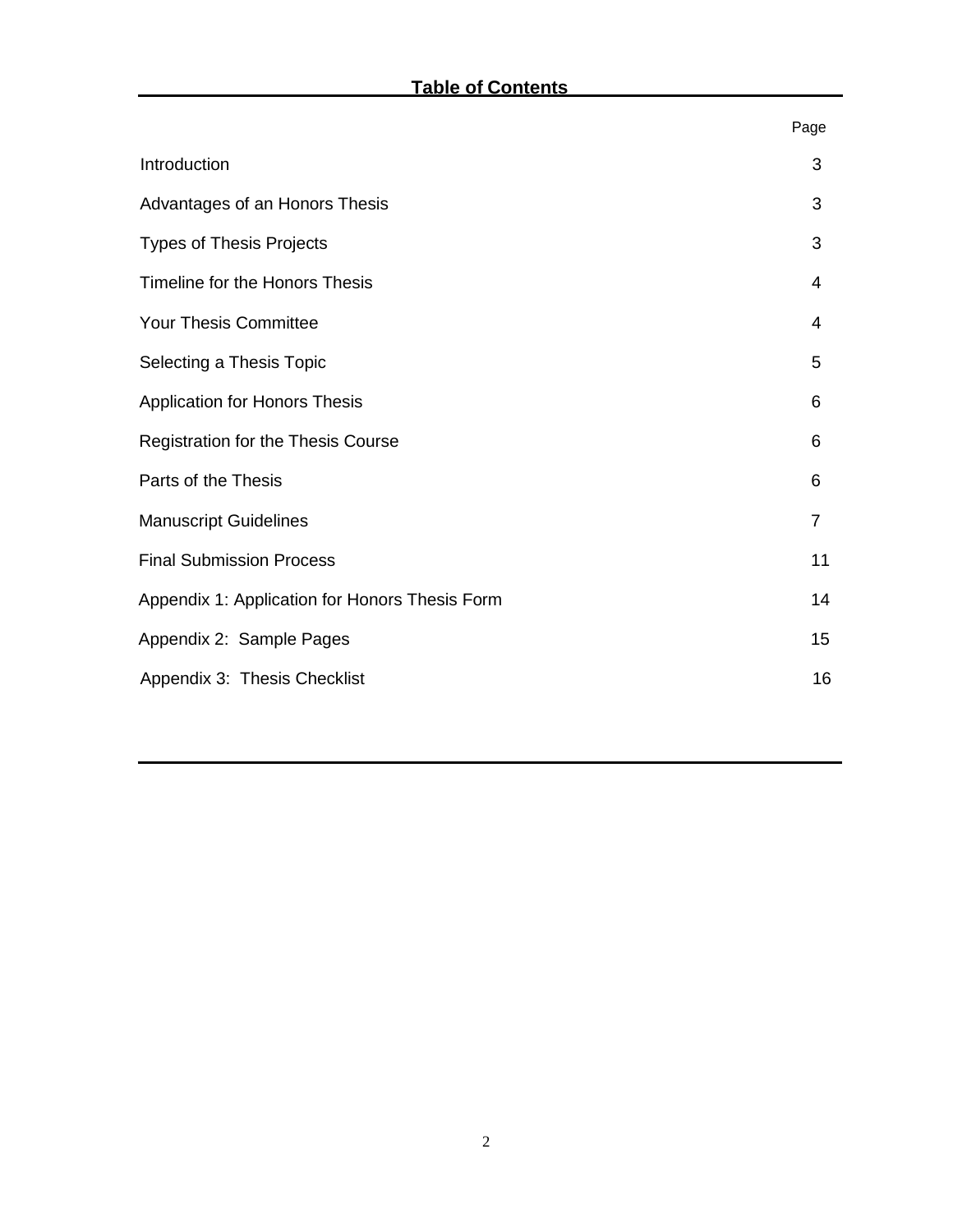## <span id="page-2-0"></span>**Introduction**

Congratulations! You have arrived at an important milestone in your pursuit of an honors degree at The University of Memphis: writing your Honors thesis. The process of writing a thesis may be one of the most rewarding, yet challenging experiences of your education thus far. In fact, the honors thesis is the culmination of an Honors curriculum at The University of Memphis and epitomizes Honors education. In close consultation with a faculty member, you will undertake a major research project or creative experience appropriate to a serious undergraduate program.

This handbook summarizes the requirements and procedures for completing an honors thesis. Much of the handbook contents—ranging from the selection of your thesis topic and your advisor to the preparation of the final manuscript—are included in response to the many questions that the Honors staff have received from students. This guide should answer your questions about thesis preparation. If you have specific questions that are still not answered, please contact the Honors office at (901) 678-2690.

## **The Advantages of an Honors Thesis**

Although undertaking thesis research is hard work, most students report that the thesis is one of their most prized academic achievements. Professors who work with students on the honors thesis can write meaningful letters of recommendation and may be able to place students in contact with colleagues at other schools or companies. Moreover, graduate schools frequently require writing samples as part of the application process, and an honors thesis frequently serves as the centerpiece for your application for awards, scholarships, or graduate or professional study.

In conjunction with your undergraduate degree, the honors thesis signals to potential employers and prospective graduate schools that you have the maturity of intellect that will be applicable to whatever profession you choose. Your honors thesis provides ample evidence of your ability to pursue independent initiatives and to make a contribution to your profession.

## <span id="page-2-1"></span>**Types of Thesis Projects**

In general, honors theses fall into two categories:

- For students in the liberal arts or laboratory sciences, the thesis may be a written piece of work. But writing a thesis differs from writing simply another research paper for two reasons. First, an honors thesis usually entails producing a work that is about 30-40 pages long, although some—particularly in math and the laboratory sciences—may be shorter. Second, the thesis should contain original insight into a discipline or body of knowledge. The honors thesis should go beyond merely summarizing the existing research and include a student's own critical and creative thinking.
- For students in majors such as drama, art, music, film, or engineering, the honors thesis may be a creative endeavor appropriate to the discipline. For example, an art student might create an exhibition of original works, a film student might produce a documentary, a creative writing student might write a collection of short stories, or an engineering student might design a prototype. If the honors thesis is a creative work, a substantive written description (approximately 15 pages) must accompany the project, detailing how the creative work meets the goals of a thesis.

Examples of past theses include:

- Critical or textual analyses
- Creative writing projects (e.g., portfolio of short stories or poems)
- Business plans
- Teaching portfolios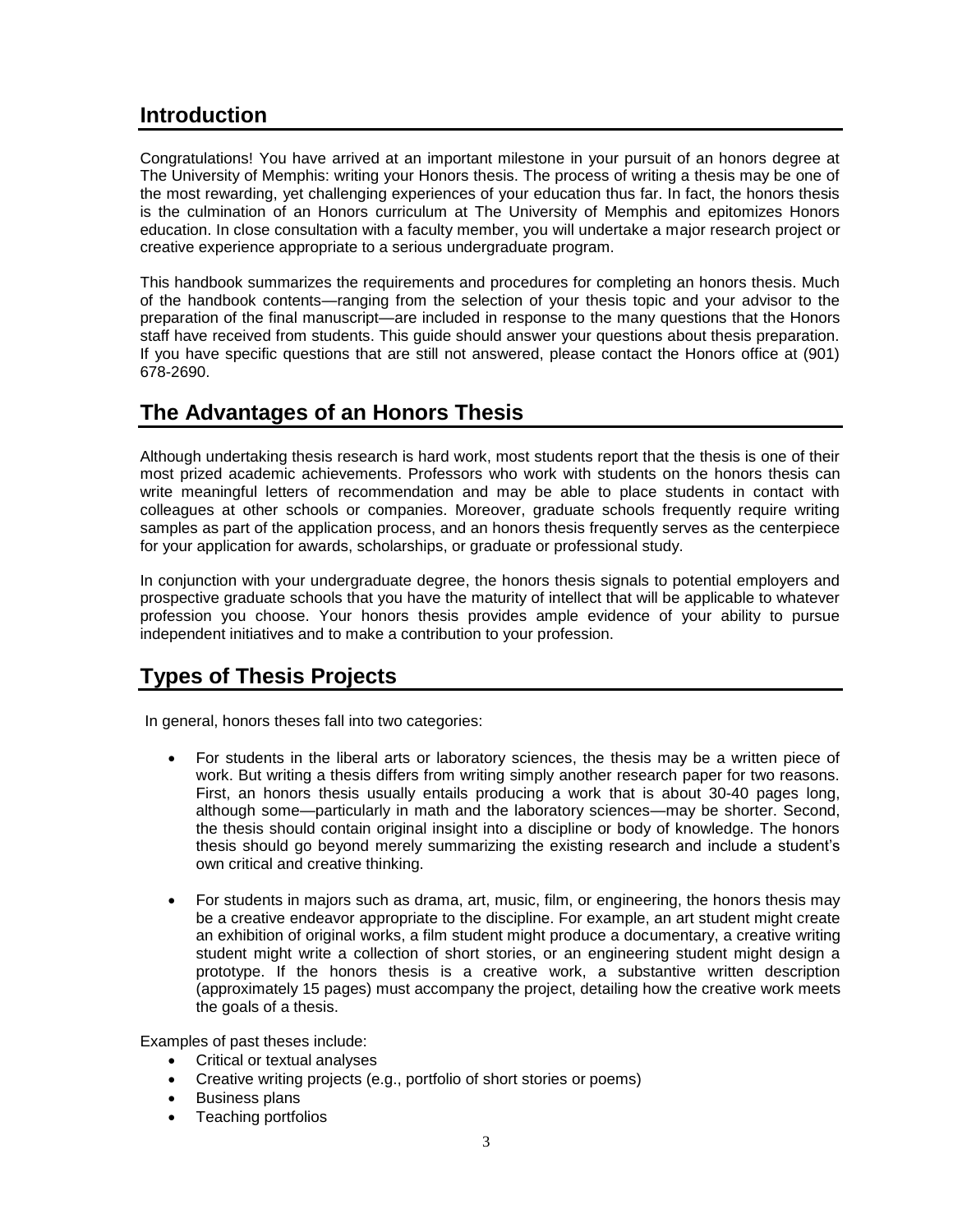- Laboratory or field experiments
- Creative performances or exhibits
- Original creative products such as a Web site, musical composition, etc.

**We recommend that you view the honors thesis as a two-semester, six-credit project.** In the first semester of your senior year, you should enroll in directed research or independent study; in the second semester, you should enroll in honors thesis hours. Some departments offer an honors senior thesis which will satisfy the thesis requirement in the University Honors College. If a department does not have such a course, then you will need to enroll in UNHP 4999 Honors Thesis.

If you do choose to write your thesis in one semester, plan ahead! A good background on the subject will give you the running start that you need to complete the thesis in one semester.

## <span id="page-3-0"></span>**Timeline for the Honors Thesis**

The following timetable is offered as a guideline. Students are recommended to begin the thesis research (UNHP 4900 Advanced Honors Projects or an equivalent course in the major department) in the fall of the senior year and complete the thesis (UNHP 4999 Honors Thesis or an Honors Thesis course in the major department) in the spring of the senior year.

| <b>Event</b>                                                                                                                                                                | <b>Timeframe</b>                                                                                                                                                                                         |
|-----------------------------------------------------------------------------------------------------------------------------------------------------------------------------|----------------------------------------------------------------------------------------------------------------------------------------------------------------------------------------------------------|
| Select a topic                                                                                                                                                              | Second semester of junior year                                                                                                                                                                           |
| Approach faculty members about mentoring and reviewing                                                                                                                      | Second semester of junior year                                                                                                                                                                           |
| Register for UNHP 4900 Advanced Honors Project (a permit will<br>be issued when application is approved) or register for an<br>honors directed study in another department. | First semester of senior year                                                                                                                                                                            |
| Submit draft (or sufficient work worthy of 3 hours of research<br>credit to the faculty mentor for approval. Faculty member will<br>assign a grade for the course.          | Last class day or equivalent                                                                                                                                                                             |
| Submit Application for Honors Thesis form to the Honors<br>Program.                                                                                                         | Prior to registering for UNHP 4999<br>Honors Thesis or equivalent<br>course in another department.<br>Form <b>MUST</b> be submitted before<br>the last day to add a class in the<br>graduating semester. |
| Register for UNHP 4999 Honors Thesis (a permit will be issued)<br>or an honors thesis course in another department.                                                         | Second semester of senior year                                                                                                                                                                           |
| Submit final copy of the project to the Honors Office to be<br>certified to graduate with University Honors.                                                                | Not later than study day of the<br>semester you are enrolled in an<br>Honors Thesis course.                                                                                                              |

## <span id="page-3-1"></span>**Your Thesis Committee\_\_\_\_\_\_\_\_\_\_\_\_\_\_\_\_\_\_\_\_\_\_\_\_\_\_\_\_\_\_\_\_\_\_\_\_\_**

In most cases, the thesis committee will consist of a **thesis advisor**, who will monitor your progress and grade your work, and another professor who serves as a **second reader**. Thesis advisors must be full-time, tenure-track faculty members at the University of Memphis, but second readers do not have to be full-time faculty members. Some departments (like English) may require more than two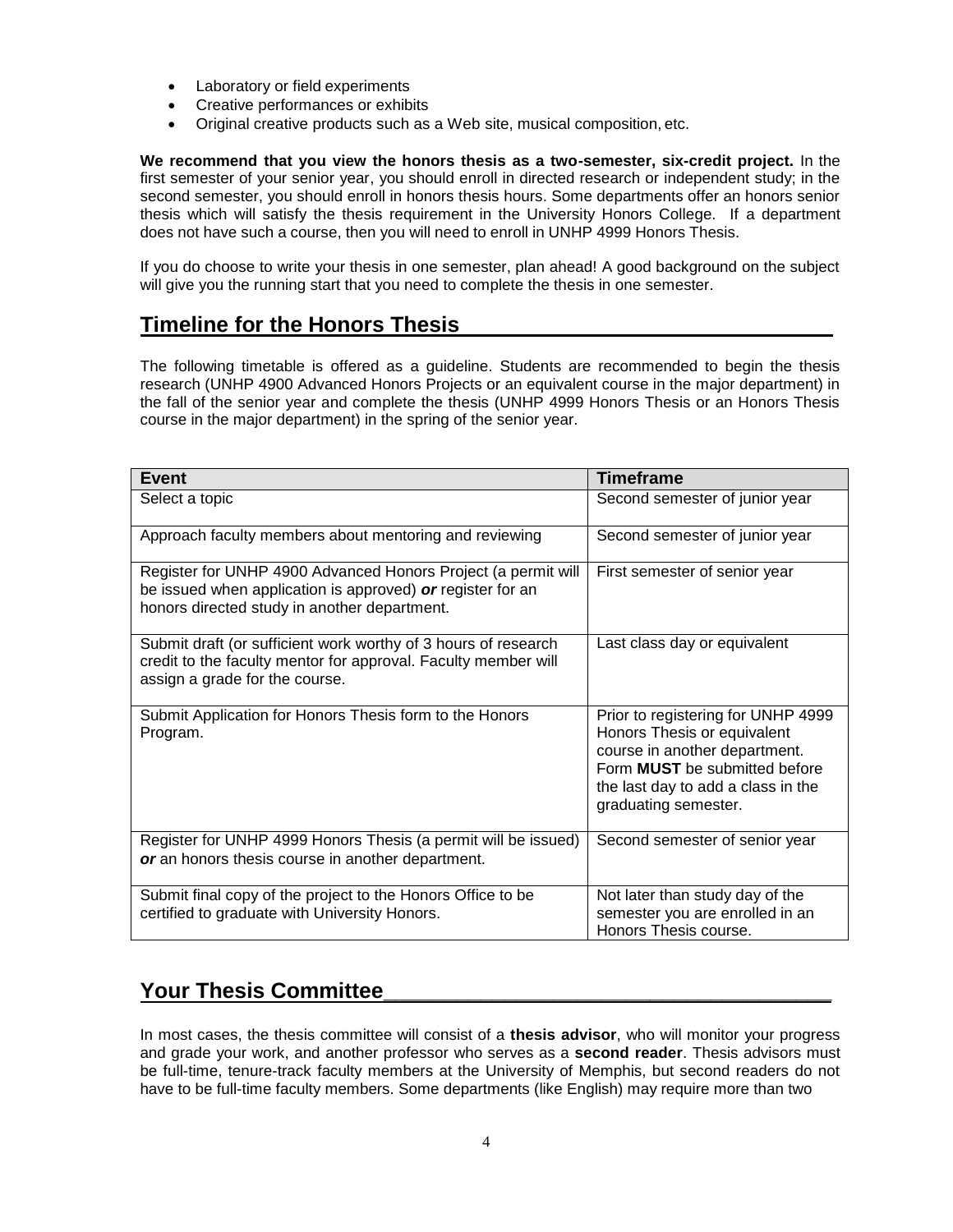faculty members; check with your departmental honors coordinator to determine your department's guidelines for forming a thesis committee.

**Thesis Advisor**. Selecting your thesis advisor is one of the most important decisions that you will make during this process. Because you will have to work with this person closely for at least a semester, you should consider both the professor's expertise and the potential for a close working relationship. The two of you must be able to communicate well and cooperate on your endeavor, because you will rely upon your advisor for help, encouragement, and support.

The thesis advisor acts as your guide through the process of completing an honors thesis. The advisor will work with you to refine your interests into a suitable thesis, help you to identify a second reader, meet with you regularly (every two weeks is recommended), and read and comment on drafts of the thesis as it develops.

Many students select a thesis advisor from a class or independent study and can connect their thesis topic to work they have already done with the professor. Other students may know that a certain professor shares their research interest, but they may not have been enrolled in a course with him or her. In either case, make an appointment with the professor to discuss your research topic and your desire for that person to serve as your thesis advisor. If you don't know the professor personally, be prepared to present your qualifications.

It is not unusual to speak to several faculty members before finding the right person to direct your thesis. If a professor you visit is too busy or feels unqualified to be your thesis advisor, ask the professor to suggest colleagues who may serve as your advisor. Your departmental advisor or the departmental Honors coordinator may also be a good source of information about faculty members who have similar interests to yours or who have served as thesis advisors in the past.

As you approach a faculty member about being your thesis advisor, please explain that the University Honors Program thesis requirement is the baccalaureate-level equivalent of the master's thesis for that area of study. While honors students are not expected to produce the equivalent of a master's thesis, they are expected to engage in a research project or creative endeavor that approaches a master's thesis in length and scope, using the same research methods and skills.

**Second Reader**. Some academic departments require a second professor to serve on your thesis committee as a "second reader." This committee member is responsible for providing guidance to you where appropriate, meeting with you occasionally, and reading and commenting on drafts of the thesis in later stages of its development. If you do not already have a professor in mind as your second reader, your thesis advisor can usually recommend someone.

While you should have a general idea of your thesis topic, it is not necessary to have a definitive proposal before forming your thesis committee. In fact, your committee will probably help you to refine your research interests so that you will be on track to developing a "doable" thesis project.

## <span id="page-4-0"></span>**Selecting a Thesis Topic**

Think about topics in your course work that interested you. Are there any particular topics that piqued your interest? You may want to review the courses you have taken as an undergraduate and/or review papers that you have written, because a thesis topic often emerges from classes, directed studies, or internship experiences.

Alternatively, perhaps you have a particular professor in mind who you think would make an ideal thesis advisor. Schedule an appointment with this professor to talk about his or her research interests. Often thesis topics emerge from a faculty member's ongoing research projects, especially in the sciences where students are involved in laboratory work.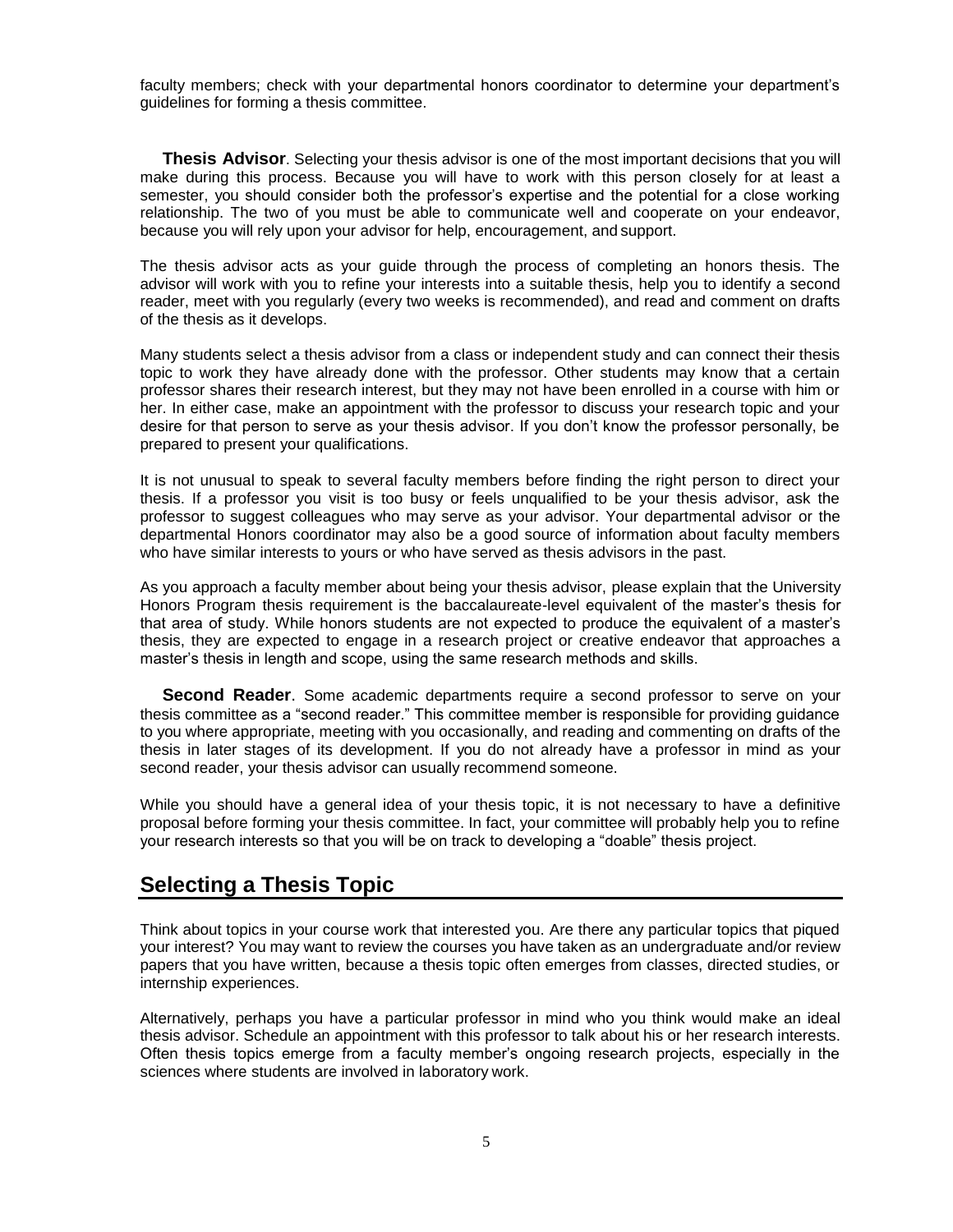Keep in mind that you will be working on this project for a semester or even an entire year. Thus, it is important that you choose a topic that will hold your interest for this period of time.

## <span id="page-5-0"></span>**Application for Honors Thesis**

The Application for Honors Thesis form must be filed with the Honors College office by the third Friday of the semester in which you are enrolled in an honors thesis. Prior to submission to the Honors College office, the application should be approved and signed by the faculty member responsible for directing the senior honors thesis, and by the departmental honors coordinator if applicable. The Application for Honors Thesis form MUST be submitted to the Honors College in order for a student to be certified to graduate with the designation of "University Honors with Thesis."

The Application for Honors Thesis form is located in Appendix 1.

## <span id="page-5-1"></span>**Registration for the Thesis Course**

You must have the approval of the faculty member who serves as the thesis director to register for a thesis course. **All Honors College students must enroll in a thesis course**. You will need to register for your honors thesis course (UNHP 4999 or an equivalent honors thesis course in your department) during the semester you actually write your thesis.

## <span id="page-5-2"></span>**Parts of the Thesis**

The following is the standard format for an Honors thesis or project paper.

**Title Page:** All copies must contain a title page. The title page must contain the title of the thesis, the statement of submission, the name of the candidate, the name of the University granting the degree, and the year the degree is to be granted. *See Appendix 2.*

**Dedication Page:** This optional page is used if you wish to honor someone who has significantly influenced your life or career. Dedications are typically short; for example, "This thesis is dedicated to my mother and father."

**Abstract Page:** The abstract is a brief, comprehensive summary of the contents of the thesis. It should state the problem, describe the procedure or methods used, and summarize the conclusions reached. The body of the abstract should be no longer than 150 words, double-spaced. Your name, degree to be conferred, university, month/year degree will be conferred, the thesis title, and name of thesis advisor should appear at the top of the page. *See Appendix 2.*

**Acknowledgments:** This optional page is where special help received (guidance from your committee members, funding agencies, relatives, etc.) should be acknowledged.

**Table of Contents:** The table of contents reflects the outline and organization of the thesis. The main body of text (and corresponding sections or chapters), bibliography, appendix material (if any), list of tables (if any), and list of figures (if any) should appear in the table of contents. Preliminary pages (e.g., acknowledgments, dedication, etc.) are not included. *See Appendix 2.*

**Lists of Figures and Tables:** If five or more figures (or five or more tables) appear in the main body of text, you must include a list of figures (or tables) after the table of contents. Each legend must appear in the list exactly as it appears in the text (same wording, same figure/table numbers). *See Appendix 2.*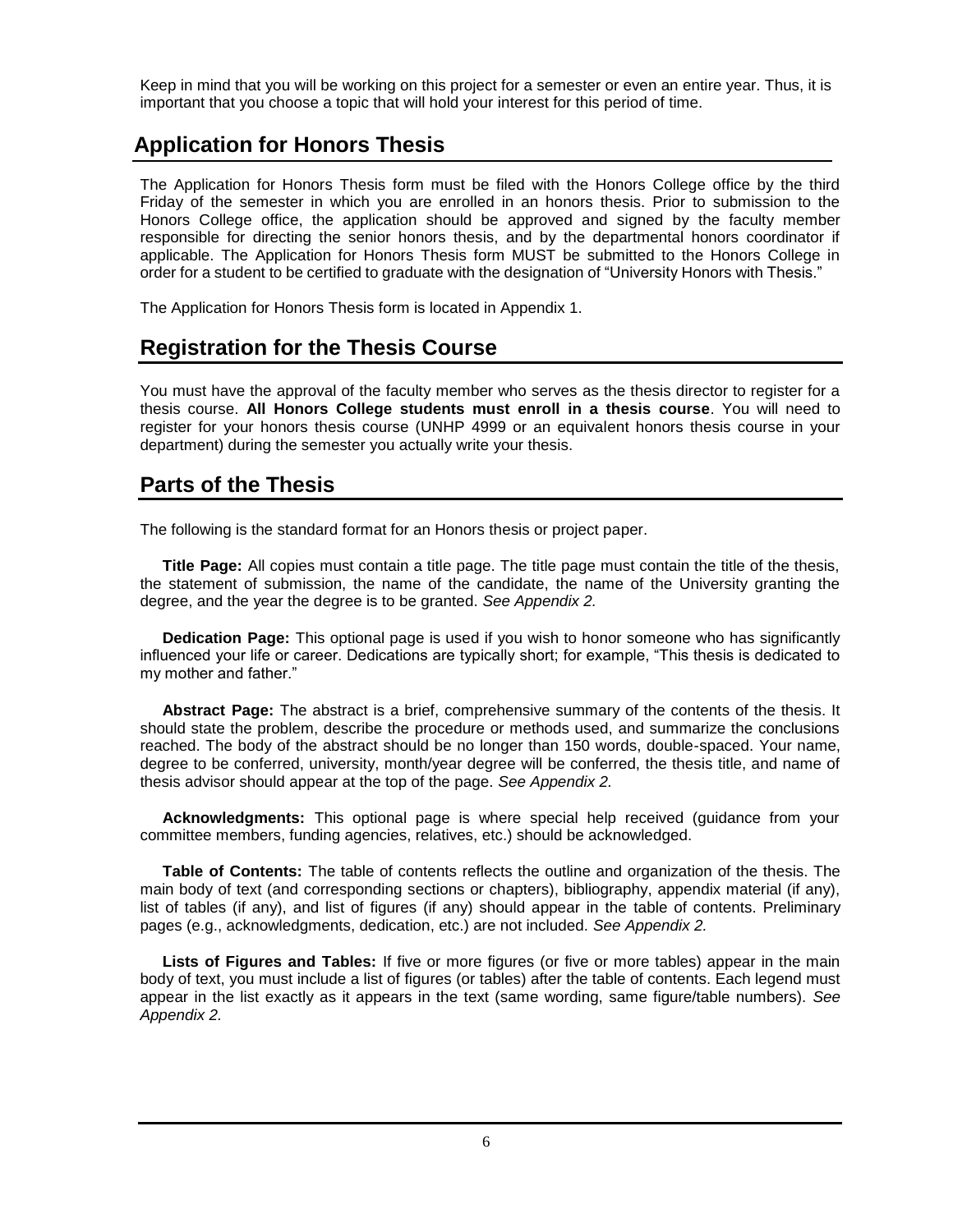## <span id="page-6-0"></span>**Manuscript Guidelines**

Honors students are expected to follow the style requirements for their fields (e.g., APA style for social sciences or MLA guidelines for humanities). Consult with your thesis advisor for a recommended format. Below are some general recommendations:

#### **FONT AND POINT SIZE**

- Arial or Times New Roman
- 12-point font size

#### **MARGINS**

- 1.0" top, right, and bottom
- 1.5" left

#### **MARGIN JUSTIFICATION AND HYPHENATION**

- Align text with the left-hand margin, except for paragraph indentations, centered headings, or block quotes. Full justification of margins is **not** acceptable; the right-hand margin must be jagged.
- Hyphenation at the right-hand margin is allowed as long as it does not cause difficulty in reading.

#### **SPACING**

- Double space your text; however, you *may* single space data in long tables, quotations more than 4 lines in length, footnotes (double space between each entry), multi-line figure captions, and bibliography or reference entries (double space between each entry).
- Triple space *before* **and** *after* all tables and figures within the text.
- Do not begin any subheading or other divisions on separate pages. If a subheading falls at the end of a page, move it to the top of the next page unless at least two lines of text can follow the subheadings on that page.

#### **MANUSCRIPT ORGANIZATION**

• Recommended page order is: title page; dedication page; acknowledgments; abstract page; table of contents; list of tables; list of figures; body of thesis; bibliography/references; appendix.

#### **PAGE NUMBERING**

- All page numbers should stand alone without any form of punctuation.
- The preliminary pages (e.g., the Dedication, Acknowledgment, Abstract, Table of Contents, etc.) are numbered in lower case Roman numerals (ii, iii, and so on). They should be centered at the bottom of the page.
- The Title Page is not numbered. It is understood to be page Roman numeral i, although the number does not appear on the page itself.
- The main body of the text, including references, is numbered with Arabic numerals. They should be centered at the bottom of the page.

| Page Order               | <b>Pagination</b>                     | Page<br><b>Number</b><br><b>Placement</b> | <b>Listed in</b><br><b>Table of Contents</b> |
|--------------------------|---------------------------------------|-------------------------------------------|----------------------------------------------|
| <b>Preliminary Pages</b> | <b>Small Roman</b><br><b>Numerals</b> | Location                                  | Yes/No                                       |
| <b>Title Page</b>        | Count/Do not<br>Number                | None                                      | No                                           |

#### **Pagination and Sequencing Table**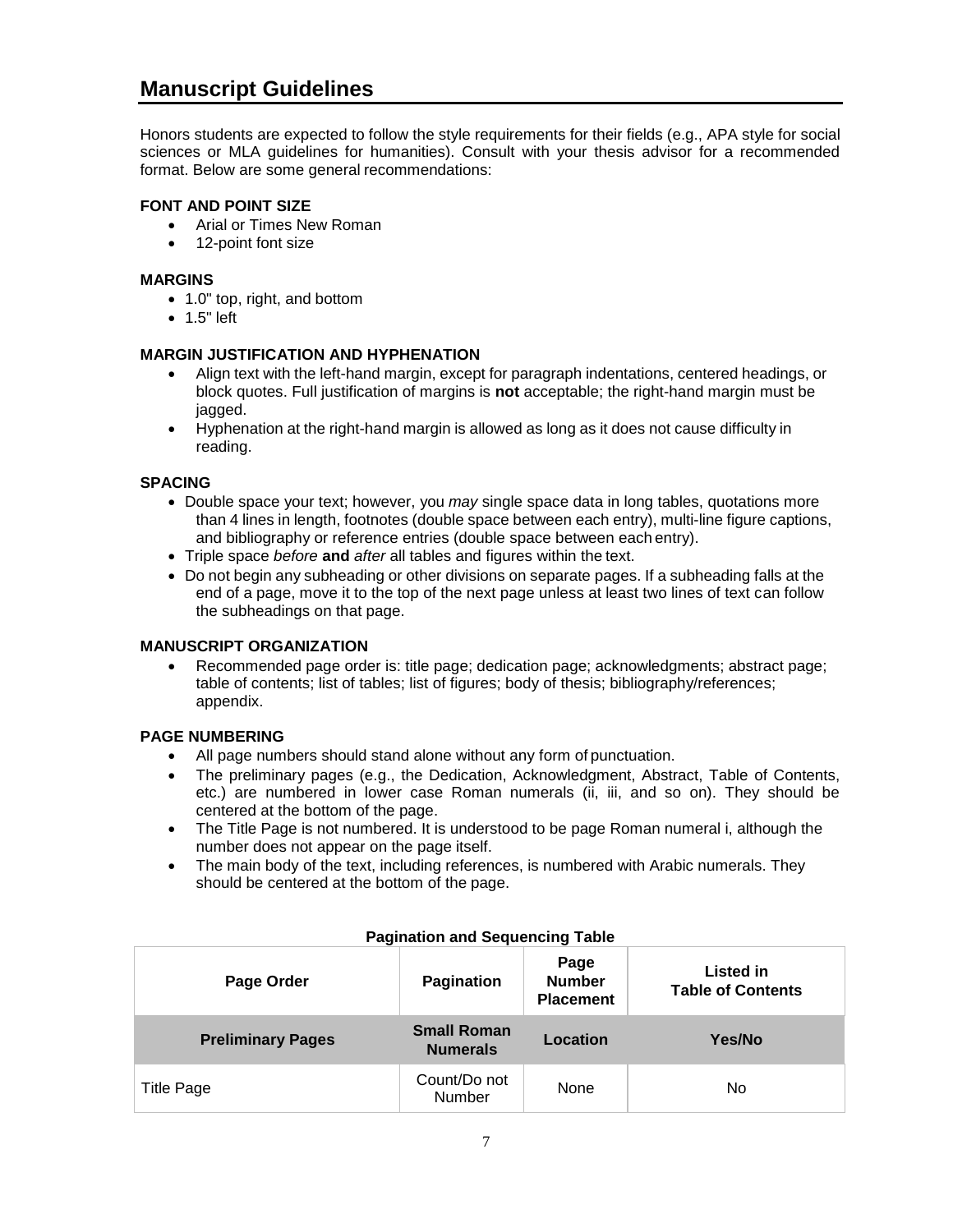| Dedication (optional)                | Count/Number                                            | Center<br><b>Bottom</b> | <b>No</b> |
|--------------------------------------|---------------------------------------------------------|-------------------------|-----------|
| Acknowledgments (optional)           | Count/Number                                            | Center<br><b>Bottom</b> | No        |
| Abstract                             | Count/Number                                            | Center<br><b>Bottom</b> | No        |
| Preface (optional)                   | Count/Number                                            | Center<br><b>Bottom</b> | <b>No</b> |
| <b>Table of Contents</b>             | Count/Number                                            | Center<br><b>Bottom</b> | No        |
| List of Tables (for 5 or more only)  | Count/Number                                            | Center<br><b>Bottom</b> | Yes       |
| List of Figures (for 5 or more only) | Count/Number                                            | Center<br><b>Bottom</b> | Yes       |
|                                      |                                                         |                         |           |
| <b>Text</b>                          | <b>Arabic</b><br><b>Numbers</b><br><b>Starting at 1</b> | <b>Location</b>         | Yes/No    |
| Introduction                         | Count/Number                                            | Center<br><b>Bottom</b> | Yes       |
| Thesis text                          | Count/Number                                            | Center<br><b>Bottom</b> | Yes       |
| <b>Summary or Conclusions</b>        | Count/Number                                            | Center<br><b>Bottom</b> | Yes       |
| Recommendations                      | Count/Number                                            | Center<br><b>Bottom</b> | Yes       |
| <b>Reference Pages</b>               |                                                         | Location                | Yes/No    |
| Bibliography/References              | Count/Number                                            | Center<br><b>Bottom</b> | Yes       |

#### **SAMPLE PAGES (in sequence)**

- Title page
- Dedication (optional)
- Acknowledgments (optional)
- Abstract Page
- Table of Contents

#### **ABSTRACT**

- The abstract should be the last part to be written. It must show the reader both the context and content of the work and must include the purpose of the work, including any hypothesis to be tested or major question asked; the approach used; the main findings; and the conclusions.
- The abstract must **NOT** include internal headings or any author citations.
- Mathematical formulas, diagrams, and other illustrative materials must be avoided at all costs.
- Honors students must prepare an abstract 150 words or less, doubled-spaced.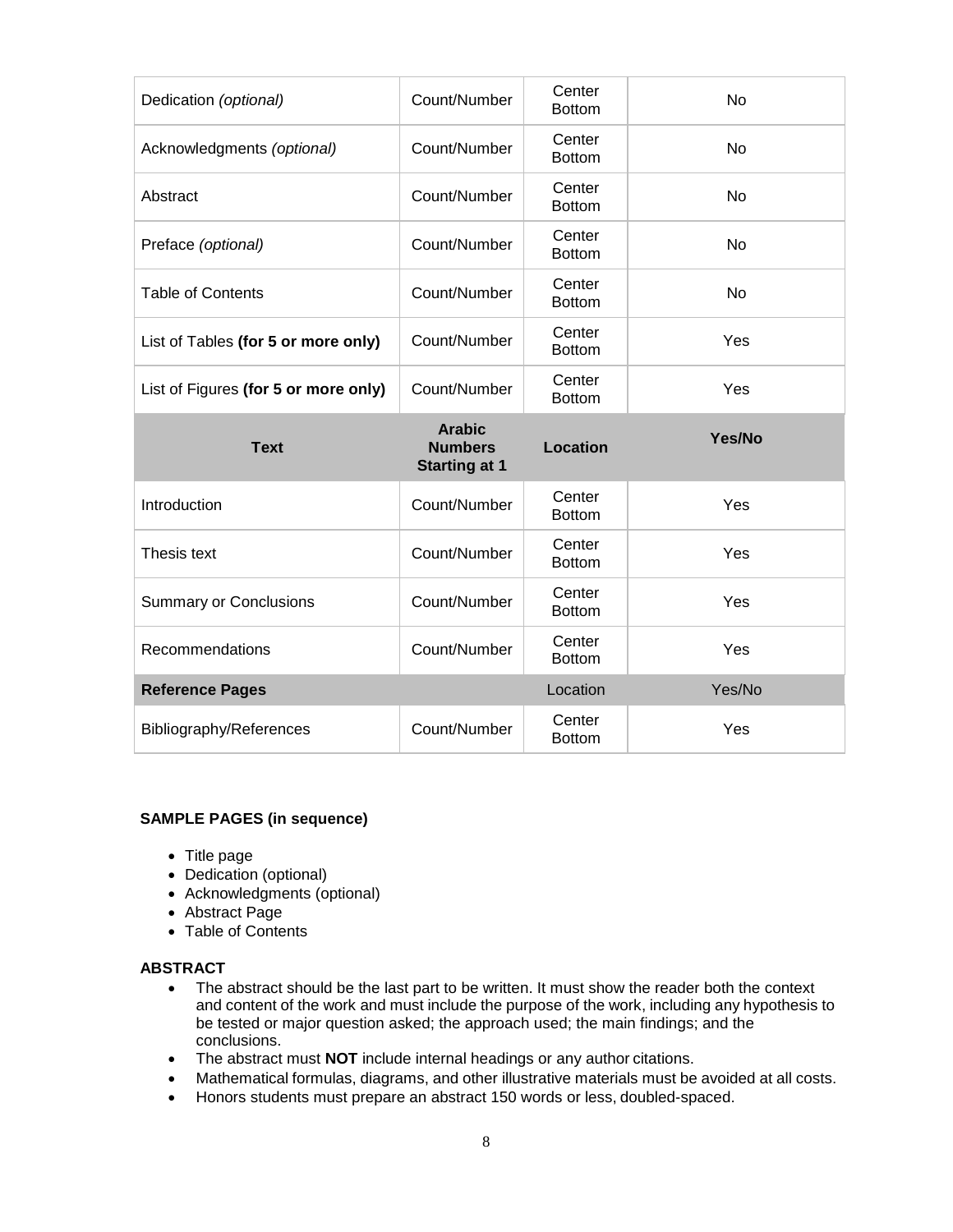#### **TABLE OF CONTENTS**

- The Table of Contents must reflect the outline and organization of the thesis.
- Headings included in the Table of Contents must be worded exactly as stated in your document.
- Make sure page numbers correspond to the text.

#### **MANUSCRIPT TEXT**

**Main Body** (if appropriate to your discipline, the following format should be used; otherwise, adhere to the guidelines in the style manual or journal preferred by your department.)

- **Introduction**. The introduction should contain a clear statement of the purpose or hypothesis to be tested, an overview of the problem or subject as it is known from the literature, and a broad statement summarizing the findings.
- **Literature review.** The literature review should be a comprehensive discussion. It should provide a unique and valuable reference resource for other scholars in your field.
- **Statement of research objectives** (if not explicitly stated in the introduction). This statement should consist of specific objectives to be addressed by the research published in the thesis.
- **Body of the work** (methods and materials, results, and discussion in scientific disciplines).
- **Overall conclusion** (if not explicitly stated in the discussion). The discussion or last chapter or section should be followed by an overall conclusion. This section should include a brief restatement of your conclusions presented in the body of the text.
- **Bibliography or Reference section.** The bibliography or reference section should appear in one location at the end of the thesis **BEFORE** any appendices (unless specified differently in a scientific discipline) and should include **ALL** cited references. Citations should be listed alphabetically and should conform to a single format that is accepted as standard within your discipline. Avoid breaking bibliographic entries onto a following page. **Separate bibliographies for each chapter are NOT acceptable.**
- **Appendices** *(if needed)*. The majority of the materials included should represent the work of the student. The format may include individual tables and/or figures with legends, text alone, or whole chapters. The same format rules that apply to the text of the thesis must also apply to all appendices. References included in the appendices must be included in the comprehensive bibliography or reference section.

#### **REFERENCES/BIBLIOGRAPHY**

- Cite all references in the text; reference all citations.
- Be consistent in the referencing style used (APA or MLA).

#### **CITING ELECTRONIC OR ONLINE SOURCES**

Most style guides include some information about how to cite electronic media or publications. The APA and MLA manuals all include several pages devoted to online sources.

#### **TABLES AND FIGURES**

- All tables and figures, including the caption, must meet margin, font, and format requirements.
- Triple space *before* **AND** *after* all tables and figures within the text.
- The number of a table and its corresponding caption must be typed **ABOVE** the table. Use Arabic numbers and single space the caption.
- The number of a figure and its corresponding caption must be typed **BELOW** the figure. Use Arabic numbers and single space the caption.
- The figure caption must appear on the same page as the figure; the figure may be reduced (but still readable) to accommodate the caption.
- If a table and/or figure is continued onto another page, repeat both the table or figure number, title, and table header row. Use this standard table format unless your journal specifies otherwise. Do **NOT** show full grid lines within the actual table, the only lines in a table should be the ones above and below the header row and at the bottom of thetable.
- All diagrams, drawings, and figures must be clear, sharp, and large enough to be readable. Color figures, illustrations, or charts may be submitted.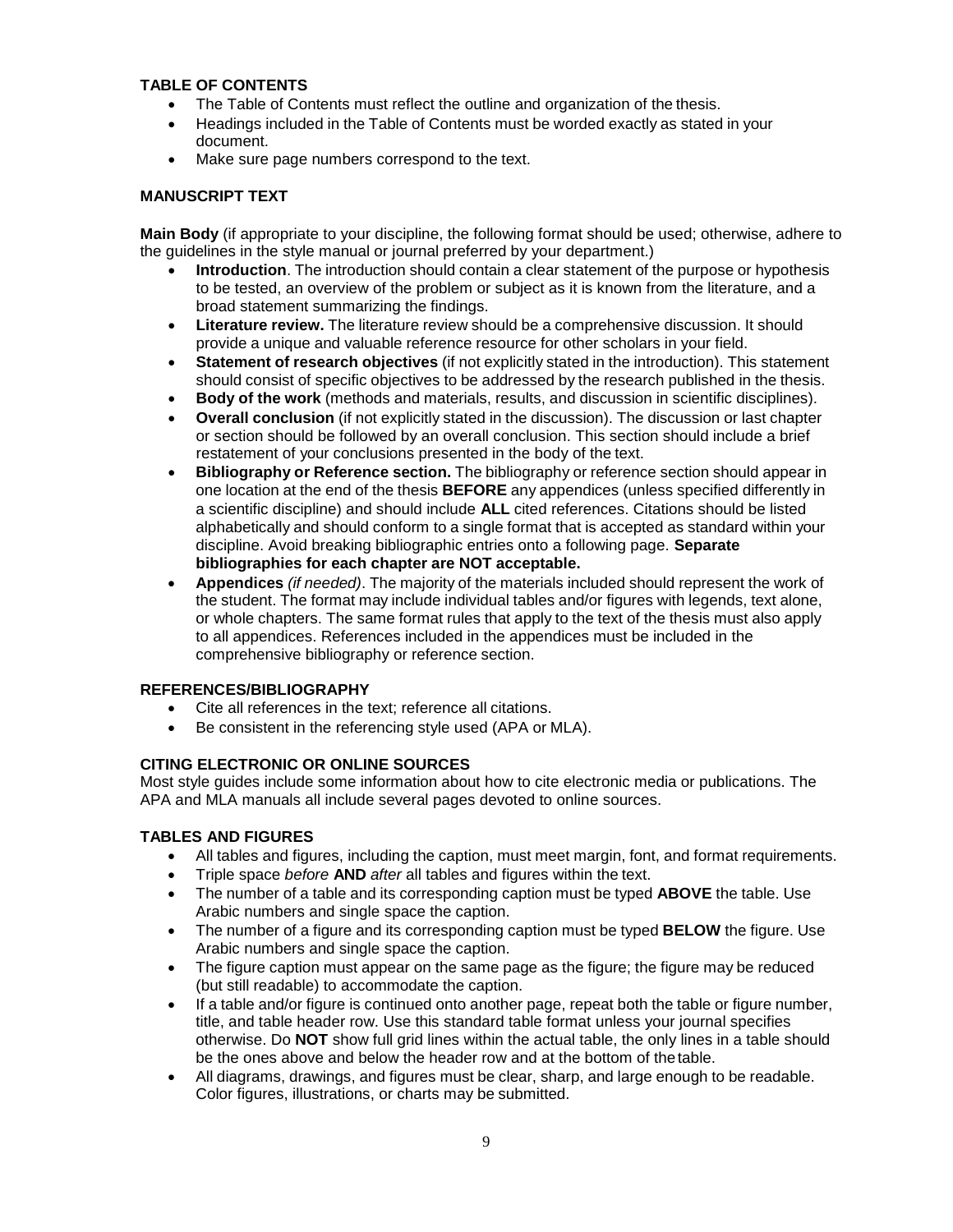- Tables and/or figures one half page or less in length must appear on the same page with text either above or below. If a table and/or figure is larger than one half page, it should be inserted on a single page.
- Two small tables or figures should be placed together on a single page, with a triple space (or 2 double spaces) between them.
- Extra-wide tables or figures should be placed in landscape orientation (broadside). The table number and title should be closest to the 1.50" left margin **AND** the page number should also be placed in landscape orientation.
- Honors students may place tables and/or figures in the body of the text or in a separate appendix **UNLESS** several tables and/or figures are listed together and interrupt the flow of the text, then they **MUST** be put in a separate appendix. If tables and/or figures are placed in a separate appendix, please be sure to reference this information in the text.

#### **LIST OF TABLES** (Required for 5 or more)

- A separate page (inserted *after* the Table of Contents) must be titled **LIST OFTABLES**.
- Single space each table title more than one line in length and align the wrapped text with the text on the next subsequent line.
- Double space *between* each title entry.
- The wording of the titles must be consistent with your document.

#### **LIST OF FIGURES** (Required for 5 or more)

- A separate page (inserted *after* the List of Tables) must be titled **LIST OFFIGURES**.
- Spacing requirements and the wording of titles are the same as the List of Tables.

#### **RUNNING HEADERS/FOOTNOTES/ENDNOTES**

- Running headers and endnotes are **NOT** allowed for honors theses.
- If footnotes are used, they must conform to margin requirements. They must also begin on the page they are cited. The font size, however, may be one size smaller than the text. Indent the first line of the footnote, and then flush each subsequent line with the left margin. Double space between each footnote entry.
- Footnotes are **NOT** to be numbered consecutively throughout the text. Begin each footnote number with the Arabic number "1" at the beginning of *each* newchapter.

#### **WIDOWS AND ORPHANS**

A thesis will not be accepted if it contains "widows or orphans". Widow lines occur when the last line of a paragraph appears alone at the top of a page. Orphan lines occur when the first line of a paragraph appears alone at the bottom of a page.

- A subheading at the bottom of a page must have two lines of text below it. Otherwise, the subheading should begin at the top of the next page.
- A new paragraph at the bottom of a page, must include two lines of text. Otherwise, the entire paragraph should begin at the top of the next page.
- When ending a paragraph at the top of a page, there must be at least twolines of text.
- You may allow more than 1" at the bottom of a page in order to avoid widows and orphan lines.

#### **MATHEMATICAL EQUATIONS**

- Include a triple space before *and* after all mathematical equations.
- Equation numbers must be aligned with the right-hand margin.

#### **IMAGES**

- All images (color or grayscale) included in your document must be clearly readable both onscreen and when printed.
- The format embedded in the PDF version should be EPS (Encapsulated PostScript) files rather than bitmaps, GIFs or JPEG images.
- Larger images, including maps, plates or charts, which require high resolution must not be included in the main document. They must be uploaded as "supporting files" in the ETD system.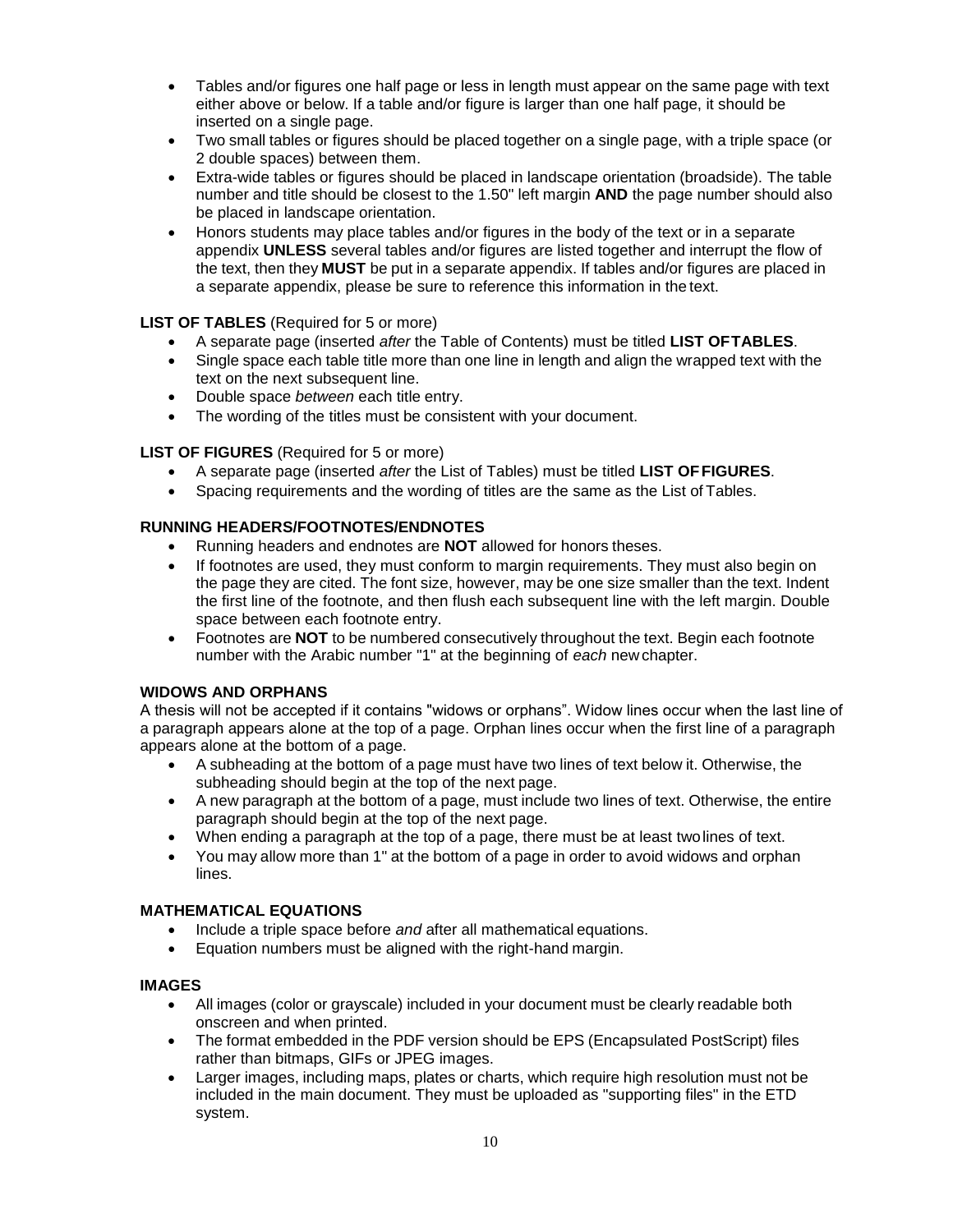## <span id="page-10-0"></span>**Final Submission Process**

The University of Memphis hosts an electronic repository for theses submitted to the Helen Hardin Honors College, and electronic submission of the final honors thesis is now a requirement to earn the "University Honors with Thesis" designation at graduation. This section of the thesis manual is intended to assist you in submission of your thesis document.

#### **EMBEDDING DOCUMENT FONTS**

All document fonts **must** be embedded. Embedding fonts simply means that your font information used to create your document will always look the same way it does when stored in a PDF file. If fonts are not embedded, Adobe Acrobat will substitute fonts on a reader's computer, which can result in a loss of formatting.

#### **a. How to Embed Fonts Using Microsoft Word 2010 on a PC:**

▪ You will need to first visit Word Options. To get there, click the **File** tab > **Options** > **Save**, and make sure that "Embed fonts in the file" in the textbook is checked.

#### **b. How to Embed Fonts Using Microsoft Word 2007 on a PC:**

- **•** Create your manuscript using one of the fonts mentioned above (preferably Times Roman).
- Click the circular **Office Button** in the upper left-hand corner of Microsoft Word.
- A new window will open. In the bottom right-hand corner is a button called **Word Options**. Click that button.
- Choose **Save** from the left sidebar.
- Check the box next to **Embed Fonts in the file**.
- Click the **OK** button.
- Save your document.

#### **c. How to Embed Fonts in Earlier Versions of Microsoft Word:**

- Create your manuscript using a TrueType font.
- On the **Tools** Menu, choose **Options**.
- Click the **Save** tab.
- Select the **Embed TrueType Fonts** check box.
- **Save** the document.

#### **c. Using Microsoft Word on a Mac using Word 2011:**

- Convert your document to PDF.
- Open the original PDF in the Preview application of your Mac.
- Select File: Print
- Click on the Preview button a new document should be generated.
- **EXEL** Select File: Print again (you should be in the newly-created document when you do this).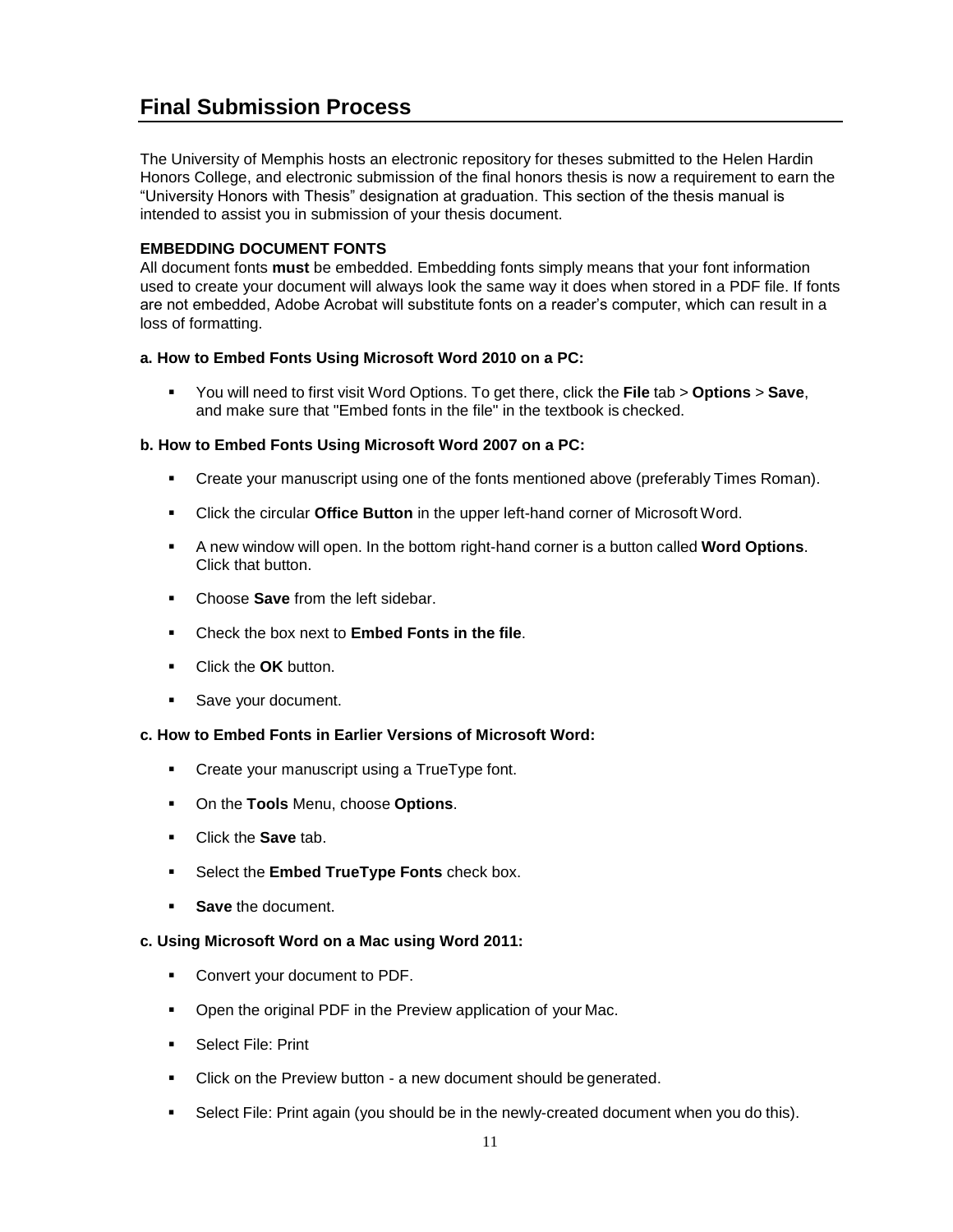- Click the PDF button, and then select Save as PDF...from the pop-up menu.
- Choose a filename and save the file; the file you just saves should have all of the fonts embedded.

#### **INSTRUCTIONS FOR ELECTRONIC SUBMISSION**

**Log into the U of M ETD site at:** <https://umwa.memphis.edu/ht>

- Click on the **My Submissions** tab.
- Log in using your U of M UUID username and password.
- Choose the + **Add New ETD** option.
- At the top of the front matter page, you will be able to set an access level:

**--Unrestricted** - open to anyone with Internet access.

-- **Restricted**- The author allows access only while on the University of Memphis campus and current University of Memphis faculty, staff or students who authenticate from off-campus.

-- **No Access** - Due to patents included or other intellectual properties, the author has chosen not to make their work available online.

- Your e-mail address and name will automatically populate (if this information is incorrect, please call 901-678-8888 or go to your account at [my.memphis.edu](https://my.memphis.edu/) to update your University records). You **MUST** use your U of M e-mail account during the electronic process.
- To complete the remainder of the form, you will need to have the following information handy:
	- the names and e-mail addresses of your committee members;
	- the exact title of your document, which must be entered using BOTH uppercase and lowercase letters **(no** *ALL* **uppercase letters, please)**;
	- up to 10 keywords that describe your document's contents for search engines;
	- and the exact abstract from your document 350 words or less for dissertations; 150 words or less for theses.
- Do not copy and paste your Word document abstract into the text box. Please type from scratch; remove the **"header"** paragraph containing your name, degree, university, date conferred, title, etc. The entire abstract must be single spaced; however, indent seven spaces at the beginning of each new paragraph. The font type and font size must be Arial, 12 point.
- Complete as much of the form as you want and then select **Add**.
	- When you access the form a second time, you will be asked to **Save** rather than**Add**. **DO NOT ADD A NEW FORM TO THE SYSTEM**. Work with your original submission.
- **EXECT** After the font matter has been completed, upload your document and any supporting files. Your document **must** be a single PDF file and must include all figures, graphics, and tables; you may submit up to 6 audio/visual supporting files.
- Once your document has completely uploaded, click the **Submit** button. Your document will be sent to the ETD manager in the Honors Program for final approval. Once you submit, you will **NOT** be able to change your file. (**NOTE:** If you do not click the **Submit** button, your document will go to the **"In Progress"** queue and will never be submitted to the Honors Program).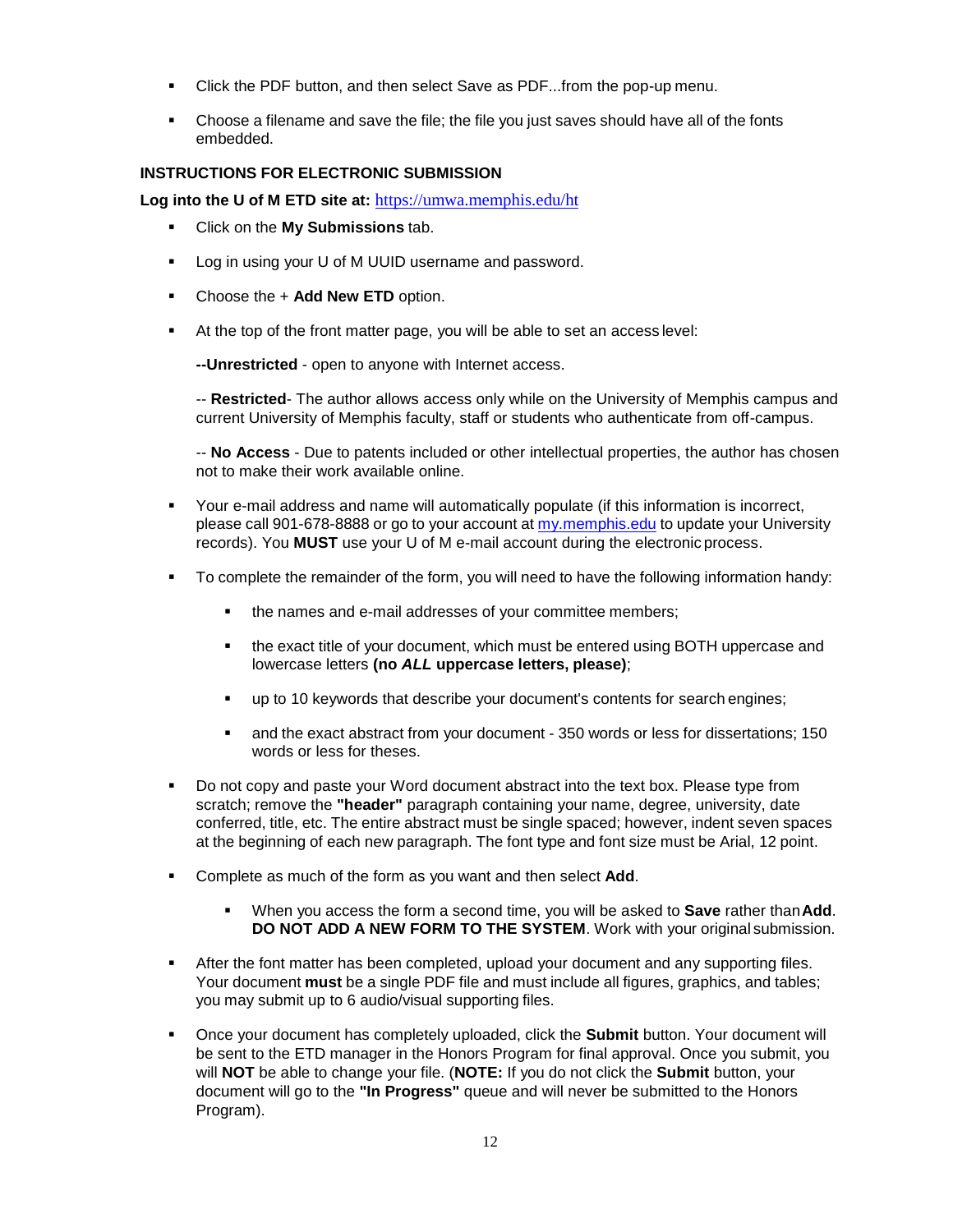- You will receive e-mail notification once your document has been opened for review by the ETD manager. **Notification will be sent only to your U of M e-mail account.**
- If your document is not approved, you will receive e-mail notification of further needed changes.
	- Make these changes in the **original** version of your Word document. Convert once again to PDF format, connect to the ETD web site, and log in.
	- Click **View** to get to your document; click **Edit** and **Delete** the previously uploaded file (look for a **"Trash Can"** icon at the bottom of the form). **Add** your revised document, then click **Submit** again.

You will receive e-mail notification when your document has been approved by the ETD manager. Your document on the ETD server will be available immediately for public viewing, depending on your requested access level *(see next section)*.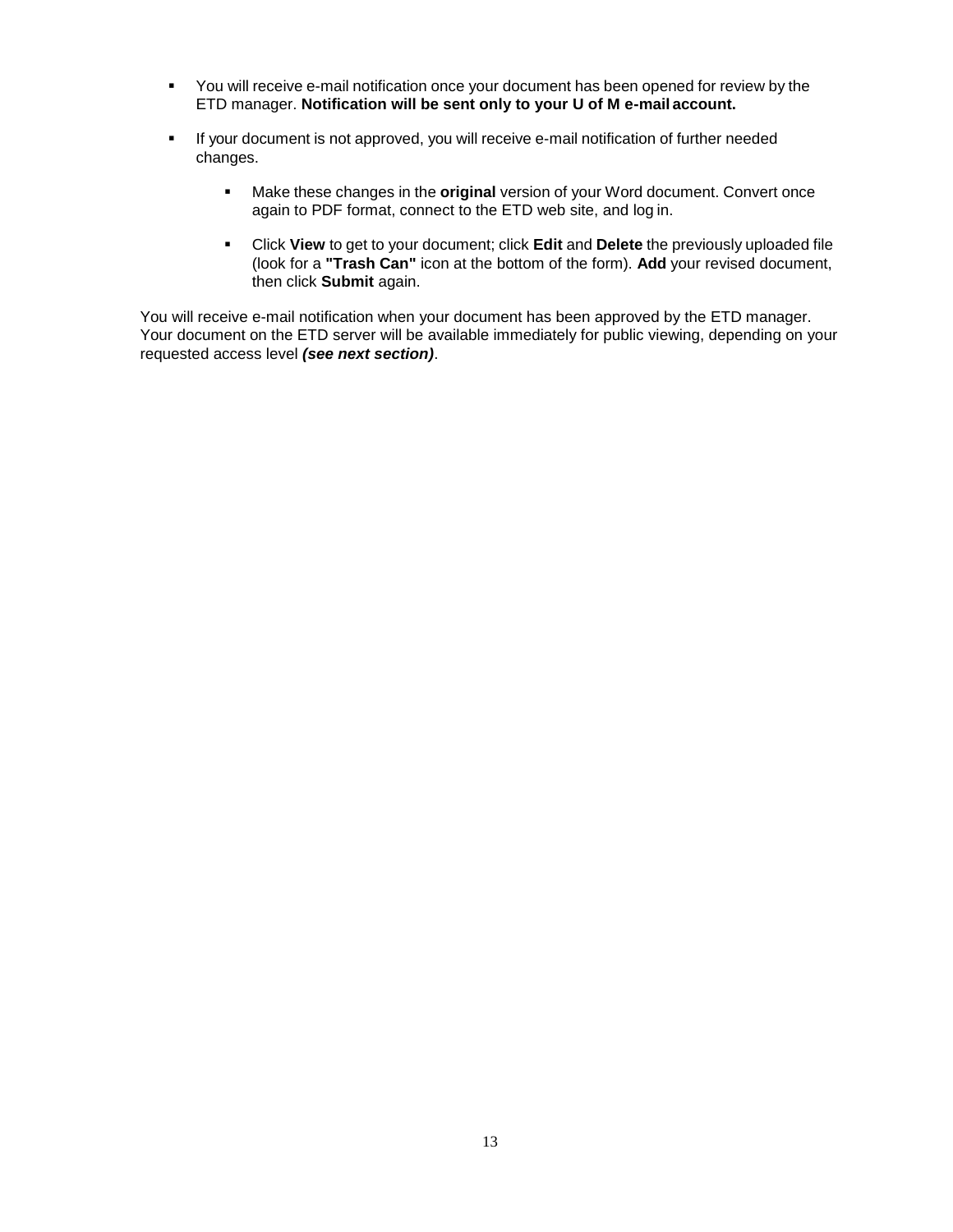## **APPENDIX 1: HONORS THESIS FORM**



Honors Hall, 425 Patterson Street Phone: (901) 678-2690 Fax: (901) 678-5367

# **Application Form for Honors Thesis**

**Semester/Year**

| Name of Student (please print)                                        |             | Major                           |                                                                                                                                                                                                                                     |  |
|-----------------------------------------------------------------------|-------------|---------------------------------|-------------------------------------------------------------------------------------------------------------------------------------------------------------------------------------------------------------------------------------|--|
| Student ID ("U-Number")                                               |             | <b>Email Address</b>            |                                                                                                                                                                                                                                     |  |
| Proposed Thesis Title                                                 |             |                                 |                                                                                                                                                                                                                                     |  |
| Department                                                            |             | Course #                        |                                                                                                                                                                                                                                     |  |
| Thesis Advisor (please print)                                         |             | <b>Expected Completion Date</b> | <b>Graduation Date</b>                                                                                                                                                                                                              |  |
| For thesis proposal approval, please obtain the following signatures: |             |                                 |                                                                                                                                                                                                                                     |  |
| <b>Student Signature</b>                                              |             |                                 | Date:                                                                                                                                                                                                                               |  |
|                                                                       | (Signature) |                                 |                                                                                                                                                                                                                                     |  |
| Honors Project Advisor                                                | (Signature) |                                 | Date: and the same state of the state of the state of the state of the state of the state of the state of the state of the state of the state of the state of the state of the state of the state of the state of the state of      |  |
| <b>Departmental Honors</b>                                            | (Signature) |                                 |                                                                                                                                                                                                                                     |  |
| Honors Program Director                                               | (Signature) |                                 | Date: <u>and</u> the same of the same of the same of the same of the same of the same of the same of the same of the same of the same of the same of the same of the same of the same of the same of the same of the same of the sa |  |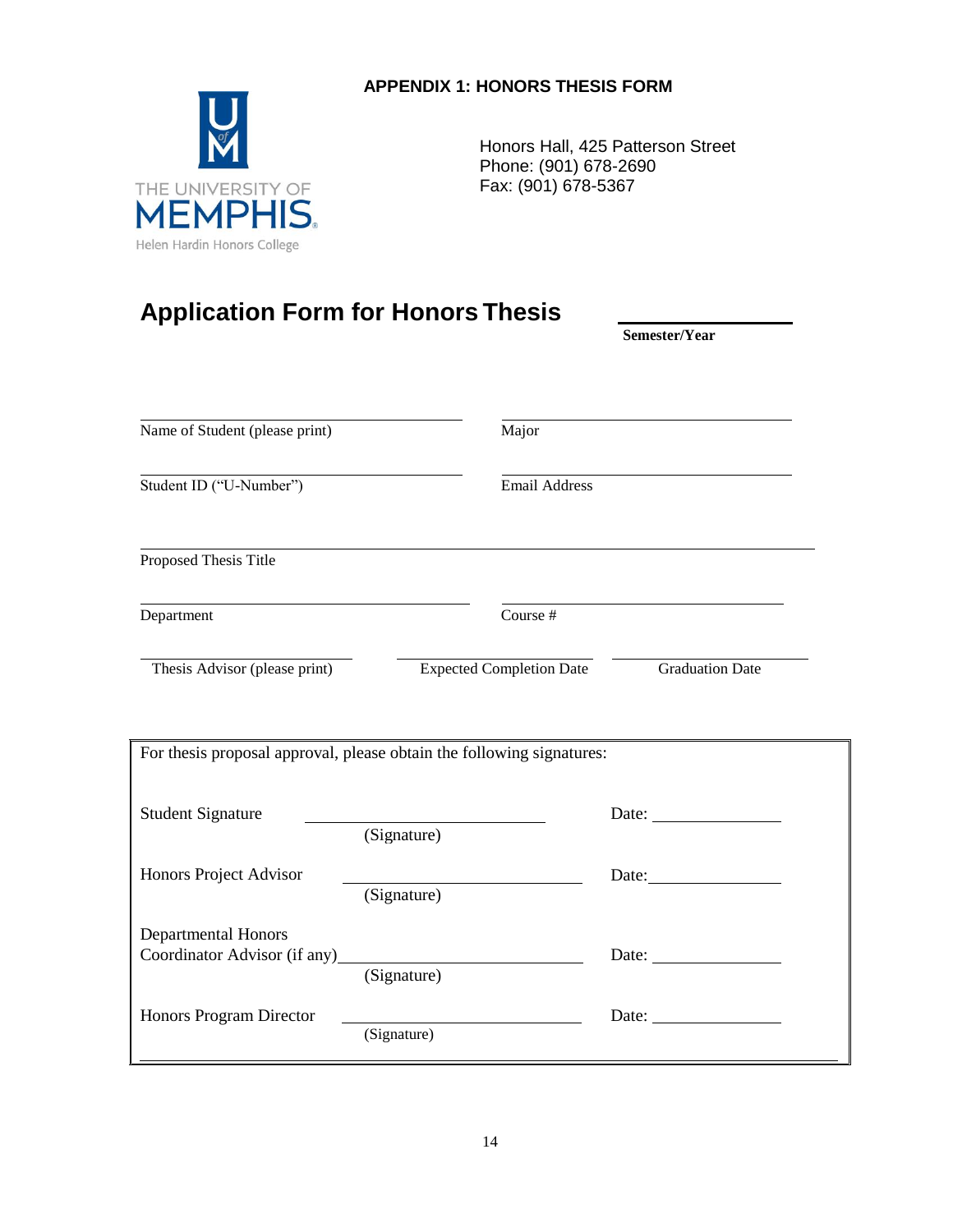## <span id="page-14-0"></span>**APPENDIX 2: SAMPLE PAGES**

<CENTER YOUR TITLE HERE> by <Type your name here>

Submitted in Partial Fulfillment Of the requirements for a Degree with Honors (Psychology)

> Helen Hardin Honors College University of Memphis May 2019

#### TABLE OF CONTENTS

| LIST OF TABLES                      | iii |
|-------------------------------------|-----|
| <b>INTRODUCTION</b>                 | 1   |
| <b>Problem Description</b>          | 4   |
| The Present Study                   | 12  |
| <b>METHOD</b>                       | 14  |
| Participants and Design             | 14  |
| Procedures                          | 16  |
| <b>RESULTS</b>                      | 18  |
| <b>DISCUSSION</b>                   | 24  |
| Summary                             | 28  |
| Recommendations for Future Research | 32  |
| <b>REFERENCES</b>                   | 34  |
| <b>APPENDICES</b>                   | 38  |
| Appendix A: Informed Consent Form   | 39  |
| Appendix B: Sample Questionnaires   | 40  |

# ABSTRACT Reed, Rasha M. Bachelor of Arts in Psychology. University of Memphis, May 2013. Physical Attractiveness, Body Image, and Women's Self-Esteem. Major Professor, Tracy Russell. The current study investigated potential relationships between women's physical attractiveness, body size and shape, and self-esteem. Young college women (*N* = 120) completed questionnaires and were weighed, measured, and rated for physical attractiveness. Results revealed that self-esteem was unrelated to physical attractiveness and general body dissatisfaction. Explanations for this null finding are considered.

ii

#### LIST OF TABLES

|    | Table                                                                                                 | Page |
|----|-------------------------------------------------------------------------------------------------------|------|
|    | 1. Demographics of Participants                                                                       | 19   |
|    | 2. Summary of Participant Characteristics                                                             | 20   |
|    | 3. Scale Items on Self-Esteem Measure                                                                 | 21   |
| 4. | Mean, Standard Deviation and Simple<br>Correlation Between Body Size and<br>Ratings of Attractiveness | 30   |

5. Mean, Standard Deviation, and Simple Correlation Between Body Size and and Self-Esteem 32